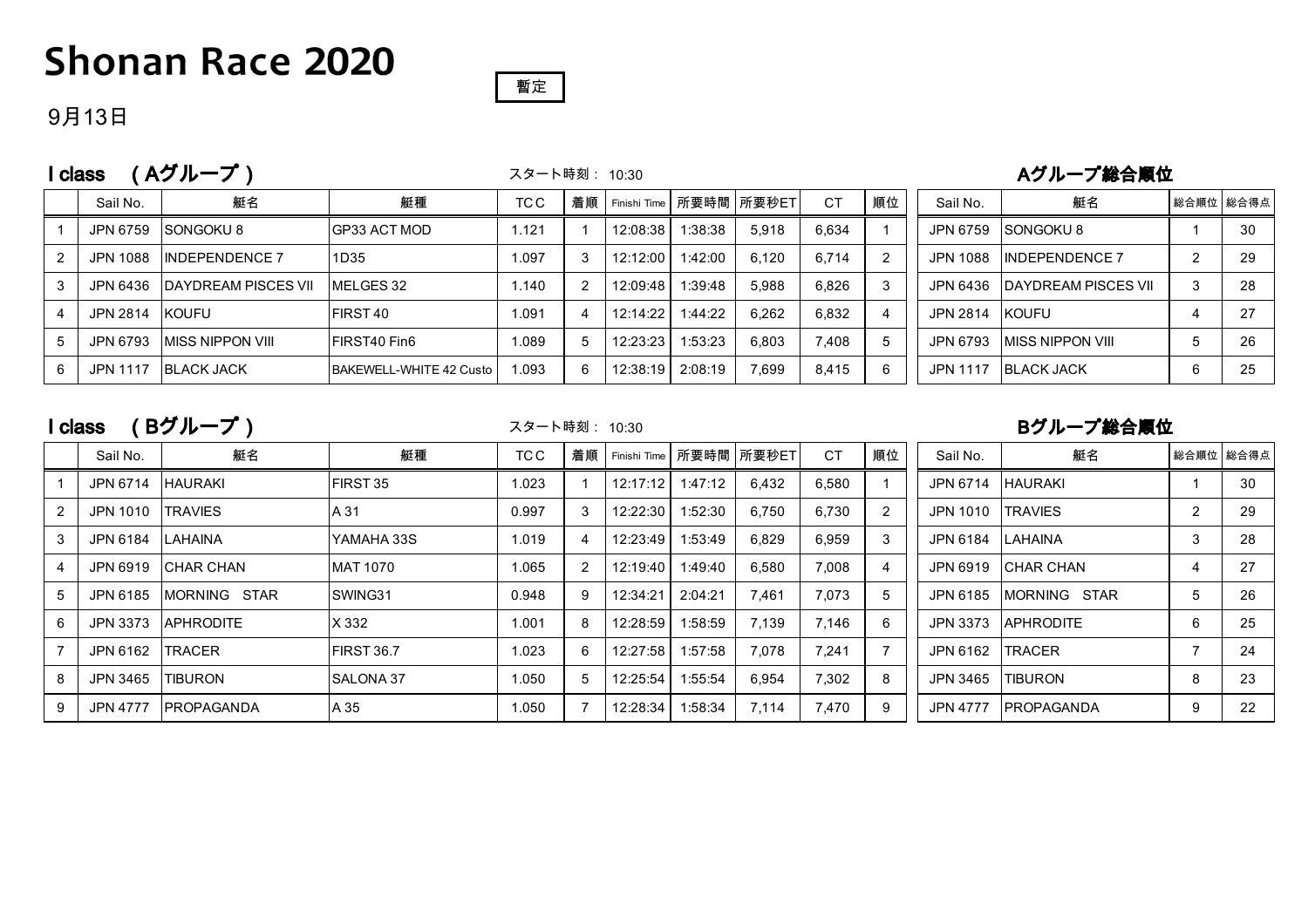# **Shonan Race 2020**

#### 9月13日

|    | class           | スタート時刻: 10:30            |                         |       |    |              | 総合順位    |            |           |    |                 |                     |                   |           |
|----|-----------------|--------------------------|-------------------------|-------|----|--------------|---------|------------|-----------|----|-----------------|---------------------|-------------------|-----------|
|    | Sail No.        | 艇名                       | 艇種                      | TC C  | 着順 | Finishi Time |         | 所要時間 所要秒ET | <b>CT</b> | 順位 | Sail No.        | 艇名                  |                   | 総合順位 総合得点 |
|    | JPN 6714        | <b>HAURAKI</b>           | <b>IFIRST 35</b>        | 1.023 | 5  | 12:17:12     | 1:47:12 | 6,432      | 6,580     |    | JPN 6714        | <b>HAURAKI</b>      |                   | 30        |
| 2  | JPN 6759        | <b>ISONGOKU8</b>         | GP33 ACT MOD            | 1.121 |    | 12:08:38     | 1:38:38 | 5,918      | 6,634     | 2  | JPN 6759        | SONGOKU8            | $\overline{2}$    | 29        |
| 3  | <b>JPN 1088</b> | <b>INDEPENDENCE 7</b>    | 1D35                    | 1.097 | 3  | 12:12:00     | 1:42:00 | 6,120      | 6,714     | 3  | <b>JPN 1088</b> | INDEPENDENCE 7      | 3                 | 28        |
| 4  | JPN 1010        | <b>TRAVIES</b>           | A 31                    | 0.997 |    | 12:22:30     | 1:52:30 | 6,750      | 6,730     | 4  | <b>JPN 1010</b> | <b>TRAVIES</b>      | 4                 | 27        |
| 5  | JPN 6436        | DAYDREAM PISCES VII      | MELGES 32               | 1.140 | 2  | 12:09:48     | 1:39:48 | 5,988      | 6,826     | 5  | JPN 6436        | DAYDREAM PISCES VII | 5                 | 26        |
| 6  | JPN 2814        | <b>KOUFU</b>             | FIRST 40                | 1.091 |    | 12:14:22     | 1:44:22 | 6,262      | 6,832     | 6  | JPN 2814        | KOUFU               | 6                 | 25        |
|    | JPN 6184        | LAHAINA                  | YAMAHA 33S              | 1.019 | 9  | 12:23:49     | 1:53:49 | 6,829      | 6,959     |    | JPN 6184        | LAHAINA             | $\overline{7}$    | 24        |
| 8  | JPN 6919        | <b>CHAR CHAN</b>         | IMAT 1070               | 1.065 | 6  | 12:19:40     | 1:49:40 | 6,580      | 7,008     | 8  | JPN 6919        | <b>CHAR CHAN</b>    | 8                 | 23        |
| 9  | JPN 6185        | MORNING STAR             | <b>SWING31</b>          | 0.948 | 14 | 12:34:21     | 2:04:21 | 7,461      | 7,073     | 9  | JPN 6185        | MORNING STAR        | 9                 | 22        |
| 10 | <b>JPN 3373</b> | <b>IAPHRODITE</b>        | X 332                   | 1.001 | 13 | 12:28:59     | 1:58:59 | 7,139      | 7,146     | 10 | <b>JPN 3373</b> | <b>APHRODITE</b>    | 10                | 21        |
| 11 | JPN 6162        | <b>TRACER</b>            | FIRST 36.7              | 1.023 | 11 | 12:27:58     | 1:57:58 | 7,078      | 7,241     | 11 | JPN 6162        | <b>TRACER</b>       | 11                | 20        |
| 12 | JPN 3465        | <b>TIBURON</b>           | <b>SALONA 37</b>        | 1.050 | 10 | 12:25:54     | 1:55:54 | 6,954      | 7,302     | 12 | JPN 3465        | <b>TIBURON</b>      | $12 \overline{ }$ | 19        |
| 13 | JPN 6793        | <b>IMISS NIPPON VIII</b> | FIRST40 Fin6            | 1.089 | 8  | 12:23:23     | 1:53:23 | 6,803      | 7,408     | 13 | JPN 6793        | MISS NIPPON VIII    | 13                | 18        |
| 14 | <b>JPN 4777</b> | <b>IPROPAGANDA</b>       | A 35                    | 1.050 | 12 | 12:28:34     | 1:58:34 | 7,114      | 7,470     | 14 | <b>JPN 4777</b> | <b>PROPAGANDA</b>   | 14                | 17        |
| 15 |                 | JPN 1117 BLACK JACK      | BAKEWELL-WHITE 42 Custo | 1.093 | 15 | 12:38:19     | 2:08:19 | 7,699      | 8,415     | 15 |                 | JPN 1117 BLACK JACK | 15                | 16        |

暫定